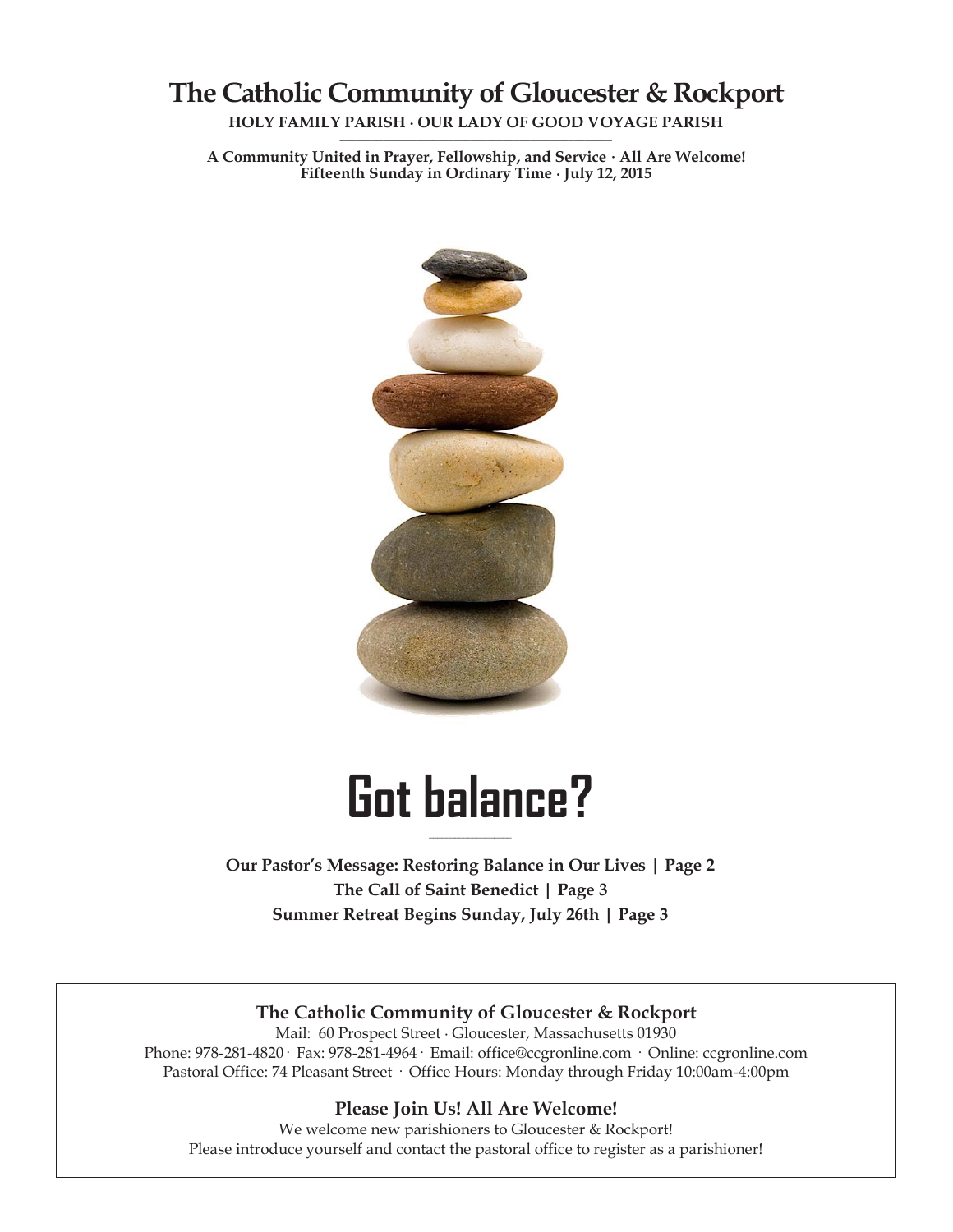#### **Our Pastor's Message \_\_\_\_\_\_\_\_\_\_\_\_\_\_\_\_\_\_\_\_**

# Got balance?

# **SOME THOUGHTS ABOUT RESTORING BALANCE TO OUR LIVES**

I don't know about you, but life seems to be getting more and more busy. I hear this from parishioners and I experience it in my own life. Family. Friends. Finances. Mass. Ministry. Meetings. Paperwork. Yardwork. The list goes on and on. Don't get me wrong: I love being a priest. I love being a pastor. I love my family and friends. And I love my work. But sometimes I feel like something is a bit off; like life is somehow out-of-balance. If you have a spouse, children, grandchildren, or commute to work, or own a business, then you probably feel this way, too.

A parishioner recently gave me a book on leadership by Carl Koch who writes: "Even Jesus needed time alone to ground himself in his calling, his values, his core beliefs, and his commitment to the Good News...Time in the wilderness allows us to answer that key spiritual question: Where am I?" Most of us, including myself, would answer this question by reciting our role or vocation in life: priest, parent, grandparent, spouse, business owner, manager, teacher, etc. But Koch is really asking about our deepest identity as a person, as a child of God. He is asking: are we living our lives on autopilot? Are we wearing our job as a mask? Are we still focused on our core values and beliefs? Are we still aiming for eternal life in all that we think, do, and say? Are we still focused on our personal relationship with Christ?

As a priest, I am expected to make an annual retreat to help ensure that these questions are considered and reconsidered at least once during each busy year. Unfortunately, too few of us have this kind of opportunity to follow Christ into the wilderness for a period of prayer, rest, and retreat. Most of us are too busy with our families and our jobs to make a retreat. Most of us are just too busy balancing our life's competing obligations and responsibilities to even think about answering the spiritual question: Where am I? And most of us are working too hard to focus on anything other than making ends meet for ourselves and our families.

For these reasons, I invite you to join the Catholic Community of Gloucester & Rockport for its Second Annual Summer Retreat from Sunday, July 26th through Friday, July 31st at Saint Anthony's Chapel. Each evening at 7:00pm, we will begin with Evening Prayer from the Liturgy of the Hours as a way of both sanctifying the day and offering the cares and concerns of the day to our Lord and Savior. After praying together as a community, Cliff Garvey and I will lead those who join us in a spiritual exercise, followed by a period of discussion and faith sharing. Each evening of the retreat will conclude with Night Prayer at 8:30pm. Our hope is that you will be able to join us for each evening of the retreat, but if you can only join us once or twice, please do not hesitate to sign up!

Although Cliff and I will lead the summer retreat, our true spiritual guides will be Christ and Saint Benedict of Nursia, whose life straddled the fifth and sixth centuries. What does Saint Benedict have to teach us fifteen centuries after his death? A great deal, actually. Benedict is considered the "founder of western monasticism" and his rule of life (written for the monks who followed him) is all about achieving balance, maintaining that balance, and living a good and holy life. Benedict's rule offers a practical plan for balancing work, rest, community, and prayer in order to achieve calm, fulfillment, and peace in our lives. Our retreat will also be based on Robert Benson's short and easy-to-read book entitled "A Good Life" which offers a modern interpretation of Benedict's rule and realistic plan to achieve, maintain, and restore balance in our increasingly busy lives.

If you would like to join us for this unique retreat experience, please contact Cliff Garvey at cgarvey@ccgronline.com or 978-281-4820 (see details on page 3). If you are unable to join us on retreat, you can still benefit from Saint Benedict's ancient wisdom by answering his call to live a more deliberate and balanced life; by renewing your personal commitment to prayer; by listening for God's voice in your daily life (see page 3); by obtaining a copy of Benson's book and following along with us during the week; or by spending some time in silent prayer throughout the week. During our summer retreat week, Saint Anthony's Chapel will open at 12:00pm every day for silent prayer and reflection.

As our summer retreat approaches, let us continue to pray for all who live, work, and worship in the Catholic Community of Gloucester & Rockport. Let us pray that we might achieve, maintain, or restore some balance in our busy lives. Let us pray for the grace to remember that Christ Jesus is the true center of our lives regardless of our family and professional obligations. And let us pray that we might grow closer to Him through a renewed commitment to prayer, fellowship, and service. Saint Benedict, pray for us!

Peace and blessings to all, Father Jim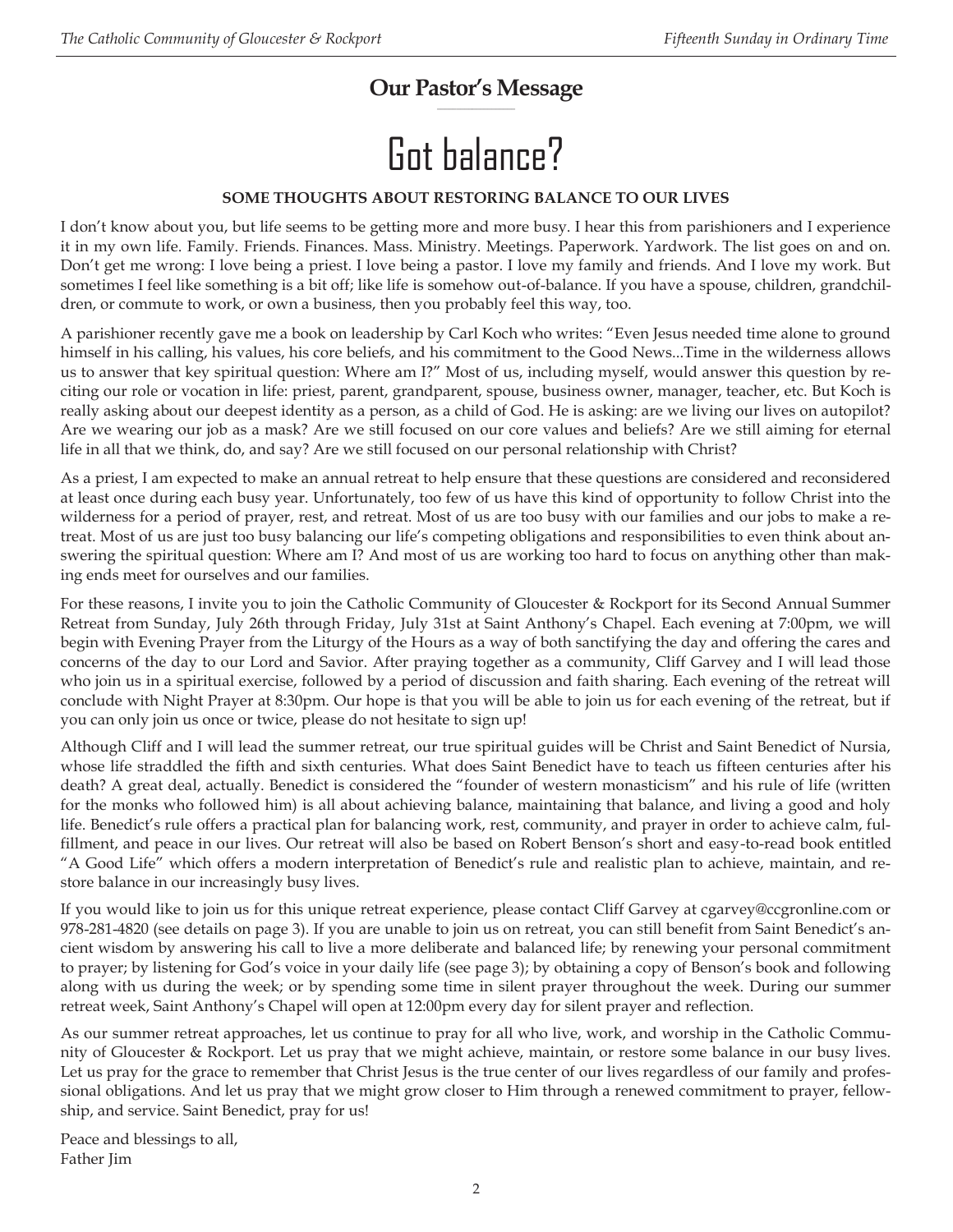#### **Feast of Saint Benedict \_\_\_\_\_\_\_\_\_\_\_\_\_\_\_\_\_\_\_\_**

## **THE CALL OF SAINT BENEDICT Feast of Saint Benedict · Saturday, July 11th**

On Saturday, July 11th, the Catholic Church celebrates the Feast of Saint Benedict of Nursia (480-543), the founder of western monasticism. The Catholic Community of Gloucester & Rockport's Second Annual Summer Retreat (July 26th-July 31st) will be based on the ancient wisdom of this powerful saint. As parishioners discern the call to retreat, all parishioiners, friends, and guests are invited to pray for the intercession of Saint Benedict and to prayerfully consider the "Call of Saint Benedict" which comes from his ancient rule for monks:

> Seeking his workers in a multitude of people, the Lord calls out and lifts his voice again: Is there anyone here who yearns for life and desires to see good days?

Let us open our eyes to the light that comes from God, and our ears to the voice from heaven that every day calls out this charge: If you hear his voice today, do not harden your hearts! We must, then, prepare our hearts and bodies for the battle of holy obedience to his instructions. What is not possible to us by nature, let us ask the Lord to supply by the help of his grace. We intend to establish a school for the Lord's service. In drawing up its regulations, we hope to set down nothing harsh, nothing burdensome. The good of all concerned, however, may prompt us to a little strictness in order to amend faults and to safeguard love. Do not be daunted immediately by fear and run away from the road. It is bound to be narrow at the outset. But as we progress in this way of life and in faith, we shall run on the path of God's commandments, our hearts overflowing with the inexpressible delight of love. Listen carefully to these instructions, and attend to them with the ear of your heart. It is advice from one who loves you; welcome it, and faithfully put it into practice.

Almighty God and Father, you appointed Saint Benedict to be a wise master in the school of your service. Give us the grace to put your love before all else, and so run with joy in the way of your commandments. We ask this through our Lord Jesus Christ, your Son, who lives and reigns with the Holy Spirit, one God for ever and ever. Amen.

 $\_$ 

Saint Benedict, pray for us!

# **Summer Retreat for Adults**



# **SECOND ANNUAL SUMMER RETREAT "A GOOD LIFE" Begins Sunday, July 26th at 7:00pm**

Summer is a great time of year for retreat; for stepping back from the business and busy-ness of everyday life in order to focus on our personal relationship with Christ and His Church. Unfortunately, few among us have an opportunity to leave work, family, and friends for a real retreat from the world.

For this reason, the Catholic Community of Gloucester & Rockport is happy to announce its Second Annual Summer Retreat! Beginning on Sunday, July 26th and concluding on Friday, July 31st, all are invited to join Father Jim and Cliff Garvey for a unique chance to experience the peace and spiritual renewal of a week-long retreat without leaving home!

Our retreat will be based on Robert Benson's book, "A Good Life", which offers a modern interpretation of the ancient rule of Saint Benedict of Nursia, the founder of western monasticism. This little gem of a book provides practical wisdom for achieving a real balance in our increasingly busy lives through work, rest, prayer, and community. Each evening of our retreat will begin promptly at 7:00pm in Saint Anthony Chapel with Evening Prayer from the Liturgy of the Hours. After that, Father Jim and Cliff will lead the group in a spiritual exercise, discussion, and faith sharing. We will conclude our sessions at 8:30pm with Night Prayer.

Between retreat sessions, participants will be asked to read and reflect on five easy selections from Benson's book. Also, during each day of the retreat, Saint Anthony Chapel will open at 12:00pm for silent personal prayer and study. If you would like to join us for this unique summer retreat experience, please contact Cliff Garvey at cgarvey@ccgronline.com or 978-281-4820. A donation of \$25.00 is requested from those who can afford it. Copies of the book, along with coffee, tea, and cold water, will be provided. Please join us! All are welcome!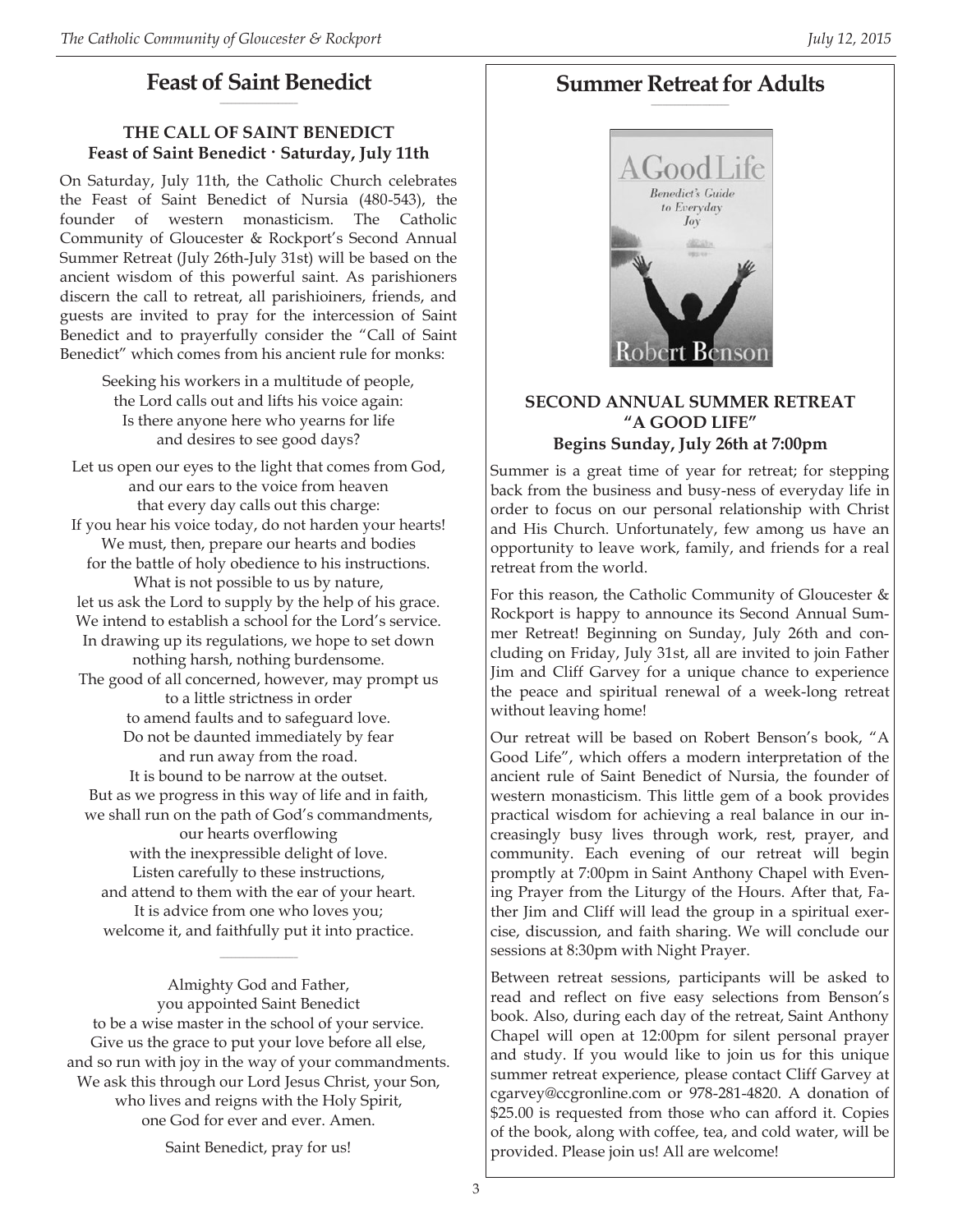#### **Faith Formation for Adults \_\_\_\_\_\_\_\_\_\_\_\_\_\_\_\_\_\_\_\_**

# **ADULT FAITH FORMATION REGISTRATION NOW UNDERWAY!**

If you are an adult (age 18 and over) and have not received the Sacraments of Baptism, Penance & Reconciliation (Confession), Holy Eucharist, or Confirmation in the Roman Catholic Church, then please consider joining us for our adult faith formation program which will meet on Sunday mornings after our 8:15am Mass beginning in late September (start date and location to be announced).

The Rite of Christian Initiation for Adults (RCIA) is a seven month program that prepares adults to be received into the Catholic Church at Easter. Our group meets biweekly to learn about the basic beliefs and teachings of the Catholic Church. As part of this same process, our Adult Confirmation Program prepares adults for the Sacrament of Confirmation and focuses on the challenges of living a life of faith in the modern world.

If you would like to join us for this journey of faith and become part of a unique fellowship in preparation for the sacraments of God's Church, please contact Cliff Garvey at cgarvey@ccgronline.com or 978-281-4820. Please join us! All are welcome!

# **ASSISI PROJECT ONLINE "The Ring of Saint Peter: A Story of Assisi"**

Founded in 2007 by Father Jim and Cliff Garvey, the Assisi Project is an international fellowship of "Franciscans in Spirit" that seeks to help adults more faithfully live the Gospel of Christ in the spirit of Saint Francis and Saint Clare of Assisi.

All are invited to join us at assisiproject.com for a new reflection by Cliff Garvey about how a chance encounter with Pope Benedict XVI in Assisi changed his life forever. For more information about becoming part of the Assisi Project, please see Father Jim or contact Cliff at 978-281- 4820 or cgarvey@ccgronline.com. Please join us! All are welcome! May the Lord give you peace!

# **BULLETIN SUMISSIONS**

All submissions to our bulletin and website must be sent directly to Father Jim at frjim@ccgronline.com by Friday at 12:00pm for publication in the following week's bulletin. All submissions may be edited for content and must include clear and concise details about a program or event; date, time, and location; and contact information. Please note that not all requests can be honored. Priority is given to programs and events sponsored by the parishes of the Catholic Community of Gloucester & Rockport. If you have questions or need more information, please contact Father Jim at frjim@ccgronline.com or 978-281- 4820. Thank you in advance for your cooperation!

#### **Vacation Bible School for Kids \_\_\_\_\_\_\_\_\_\_\_\_\_\_\_\_\_\_\_\_**



# **VACATION BIBLE SCHOOL "EVEREST" Begins Monday, July 27th at 8:00am**

The Catholic Community of Gloucester & Rockport is pleased to announce that all children (ages 5 through 11) are invited to participate in this summer's Vacation Bible School entitled "Everest: Conquering Challenges with God's Mighty Power" from Monday, July 27th through Friday, July 31st at Our Lady of Good Voyage Church.

During this exciting week, children will experience God's Word in surprising and unforgettable ways! Each day, they will learn about one simple but powerful biblical truth — both easy to remember and apply to the challenges of daily life!

> Day 1: Monday, July 27th God has the power to provide!

> Day 2: Tuesday, July 28th God has the power to comfort!

Day 3: Wednesday, July 29th God has the power to heal!

Day 4: Thursday, July 30th God has the power to forgive!

Day 5: Friday, July 31st God has the power to love us forever!

Each day of "Everest" will begin with Mass at 8:00am in Our Lady of Good Voyage Church. All parents, grandparents, and guardians are welcome to join us! After Mass, our team of volunteers will lead the children to Our Lady's Parish Hall for a faith-filled and fun-filled morning of activities, learning, and good times with friends both old and new. "Everest" is a fun, though-provoking, and Bible-based program that your children and grandchildren will love!

The tuition for this innovative summer faith formation program is just \$25 per child for the entire week! Scholarships are available for those who may need assistance. If you are interested in enrolling your child in "Everest", please complete a registration form (available at our pastoral office or online at ccgronline.com/formation) as soon as possible. If you have questions or need more information, please contact Dawn Alves at 978-281-4820 or dalves@ccgronline.com. Please join us! All are welcome!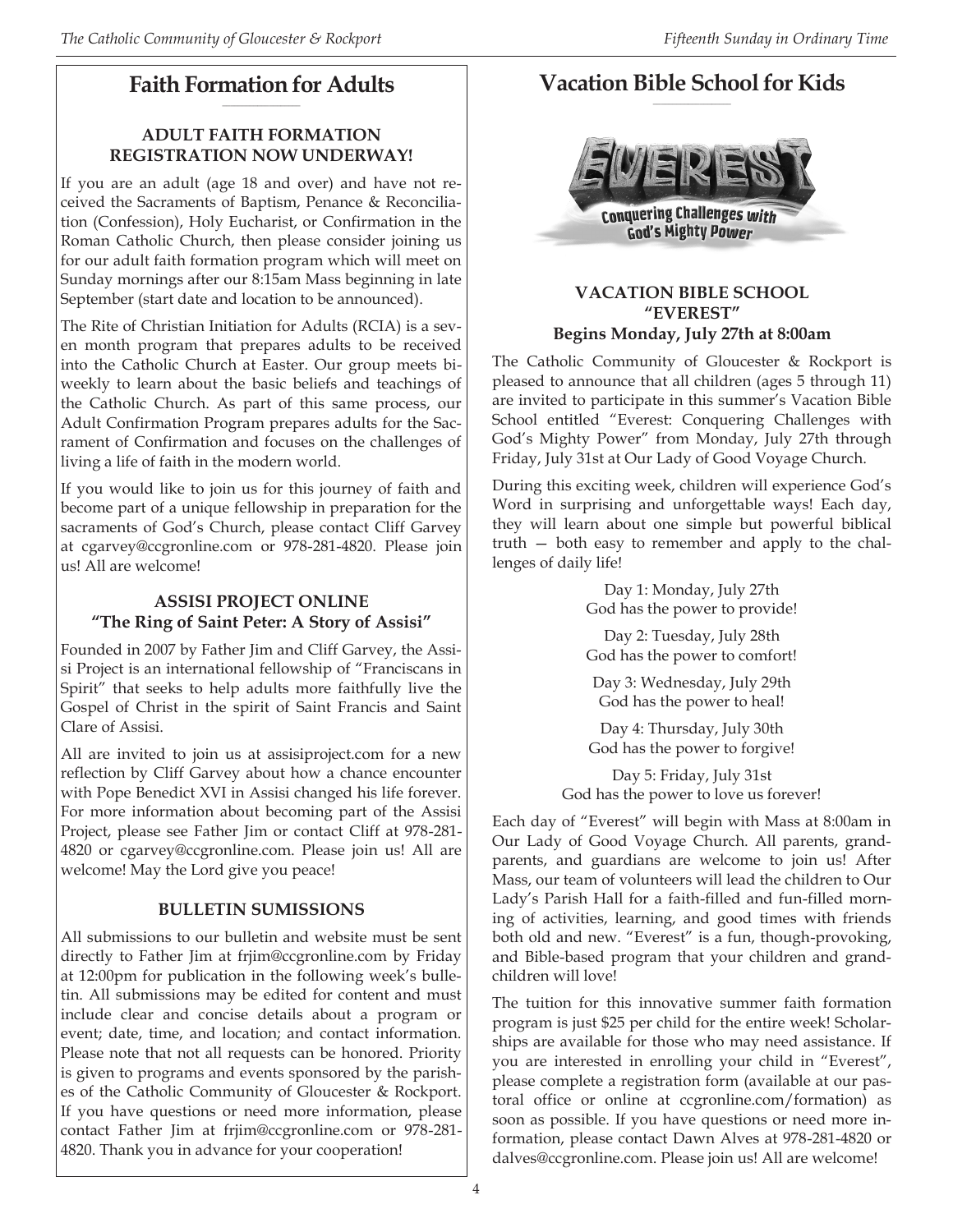#### **Prayer, Fellowship & Service \_\_\_\_\_\_\_\_\_\_\_\_\_\_\_\_\_\_\_\_**

# **CALL FOR VOLUNTEERS! "EVEREST" VACATION BIBLE SCHOOL Monday, July 27th—Friday, July 31st**

The Catholic Community of Gloucester & Rockport's Summer Vacation Bible School begins on Monday, July 27th (see page 4)! Adult, middle school, and high school volunteers are needed! If you are able to help, bring your pack, energy, and enthusiasm as we lead our youngest fellow parishioners to "Everest: Conquering Life's Challenges with God's Mighty Power!" For more information, please contact Dawn Alves at dalves@ccgronline.com or 978-281-4820.

## **KNIGHTS OF COLUMBUS |COUNCIL 215 Tuesday, July 14th at 7:00pm · Parish Center**

The Knights of Columbus is an organization of men that remains true to its founding principles of charity, unity, and fraternity. Founded in 1882, the Knights remain an organization dedicated to the mutal assistance of members and their families, but also to serving the disabled, the poor, and the sick. In addition, the Knights sponsor educational, charitable, and religious programs.

Council 215 serves the Catholic Community of Gloucester & Rockport at Holy Family Parish and Our Lady of Good Voyage Parish. Their next meeting is scheduled for Tuesday, July 14th at 7:00pm in Holy Family Parish Center. For more information about joining the Knights of Columbus, please visit our website at kofc215.com or contact Peter Brau at grandknight@kofc215.com.

## **SAINT VINCENT DE PAUL SOCIETY Help Us Help Others!**

The Saint Vincent de Paul Society provides food and financial assistance to parishioners and families in need throughout the Catholic Community of Gloucester & Rockport. Donation baskets for non-perishable food items are placed at the entrances of our churches. Our food pantry needs the following items:

> Canned Baked Beans· Canned Chicken Canned Soups· Instant potatoes· Mayonnaise Pancake mix & syrup· Tuna Helper Canned Beef Stew

Donation envelopes are also available and can be placed in the offertory basket or mailed to the parish office. Checks should be made payable to the Saint Vincent de Paul Society. The Saint Vincent de Paul Society meets on the Second Wednesday of each month at 7:00pm in Saint Ann Church Hall. New members and volunteers are always welcome! For more information, please contact Harry Miller at 978-281-2701. For assistance, please contact the Saint Vincent de Paul Society Hotline at 978- 281-8672. Thank you for your ongoing generosity!

#### **Coming Events \_\_\_\_\_\_\_\_\_\_\_\_\_\_\_\_\_\_\_\_\_**

# **HOLY FAMILY PARISH PICNIC Saturday, July 25th · After 4:00pm Mass**

All parishioners, friends, and guests of the Catholic Community of Gloucester & Rockport are invited to join Holy Family Parish for its Annual Summer Barbecue & Picnic in celebration of the Feast of Saints Ann & Joachim on Saturday, July 25th beginning with Mass at 4:00pm in Saint Ann Church.

After Mass, our barbecue and picnic will be held in the courtyard behind the parish center and on the rectory lawn. The Knights of Columbus will provide us with hamburgers, hot dogs, and soft drinks. Parishioners are asked to bring lawn chairs, blankets, and a side dish to share (chips, baked beans, desserts, and salads). We'll also have fun activities for kids! For more information, please contact Father Jim at frjim@ccgronline.com or 978-281- 4820. Bring your family! Bring a friend! Please join us! All are welcome!

# **CAMPS: CHRIST AS MY PERSONAL SAVIOR Christian Summer Camp · August 3rd-8th**

C.A.M.P.S. (Christ As My Personal Savior) is a summer camp experience for high school students that seeks to bring paricipants closer to Christ; to teach that the Christian community is both formed and lived; and to continue spiritual growth and commitment.

This summer, from August 3rd through August 8th, more than 300 campers and staff will gather at Lakeside Campgrounds in Pittsfield for campfires, games and sports, music, spiritual talks, and faith sharing. CAMPS is a wonderful experience for high school teens! For more information and an application, please contact Al Mitchell at 978-879-3655 or albiemitchell@me.com; or visit the website at campsministry.com. Some scholarships are available. Please join us! All are welcome!

# **CAMPS: CHRIST AS MY PERSONAL SAVIOR Mega Sports Raffle! Now Underway!**

C.A.M.P.S. (Christ As My Personal Savior) is currently holding its Annual Mega Sports Raffle to support its ministry and summer camp program. Funds raised will help bring some of the country's top youth speakers to our summer camp (see above).

A donation of \$5.00 per ticket is requested. Prizes include tickets to several Red Sox games, a Celtics game, a Bruins game, and a Patriots game. If you would like to purchase tickets, please contact Al Mitchell at 978-879-3655 or albiemitchell@me.com; or contact our pastoral office at 978-281-4820. Your generosity will help bring teens into a closer relationship with Christ Jesus! Thank you in advance for your prayers and generous support!